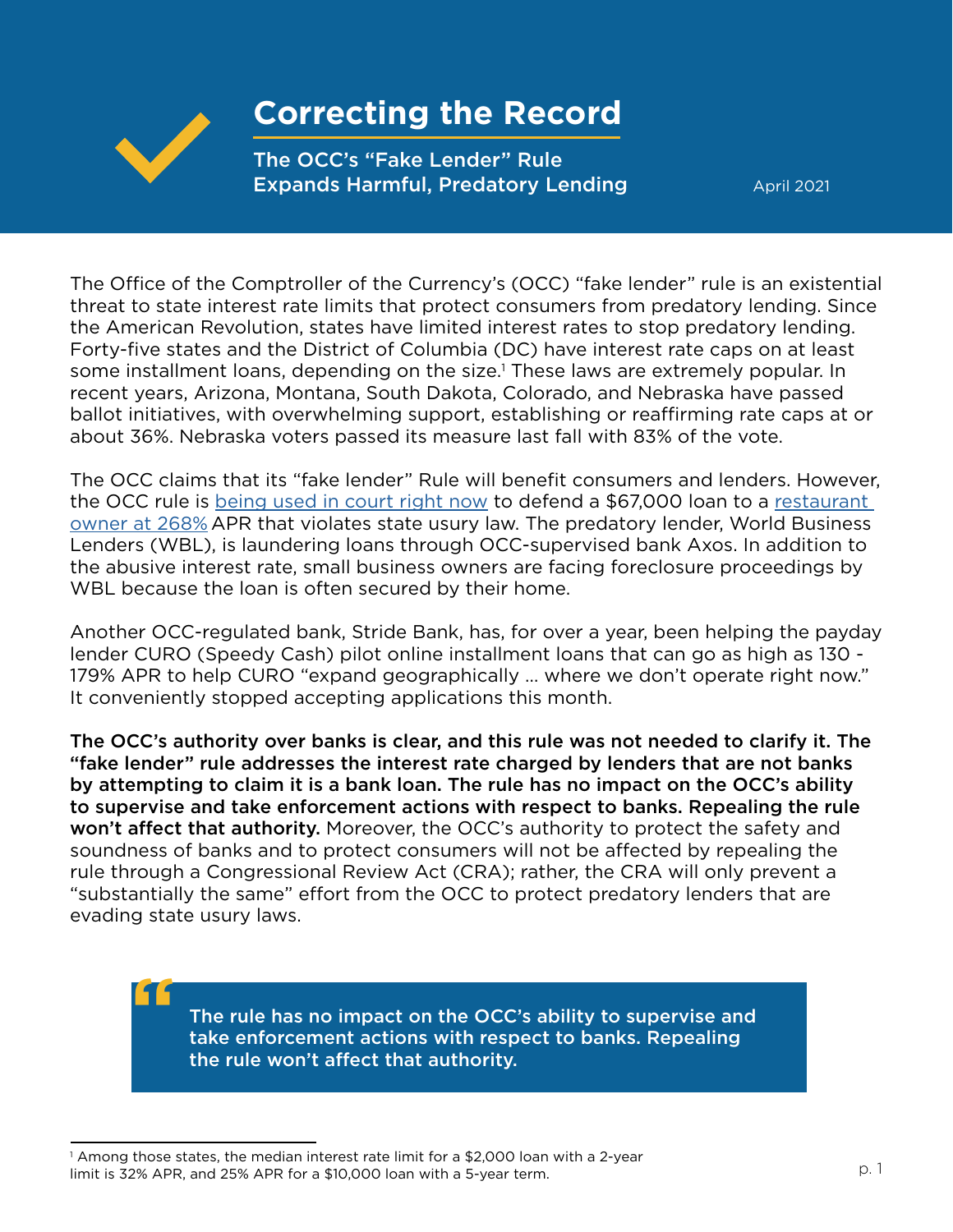

## **The OCC's defense of the "fake lender" rule is as deceptive as the rule itself. Here are the facts:**



FACT: The rule facilitates rogue banks lending their name to rent-a-bank lending schemes, as all that is necessary for the bank to be the "true lender" is the bank's name on the loan agreement.



FACT: The rule enables and protects predatory lending, as shown in the examples above. This pulls people into debt traps.



FACT: The rule gives high-cost, state-regulated, non-bank lenders the "certainty" of evading state law and shuts down the ability of states and state courts to stop these evasions.



**FACT:** The rule irrationally deems that the lender of a loan program run almost entirely by a non-bank lender is actually a bank, leaving the state without the ability to protect consumers through state interest rate limits or supervision of loan origination.



FACT: The rule enables non-bank predatory lenders to offer high-cost loans that exceed state rate caps by laundering their loans through OCC-supervised banks that are not subject to state interest rate limits.



FACT: The rule promotes and defends rent-a-bank schemes and does not have a single guardrail. The OCC is currently allowing predatory rent-a-bank schemes, as shown in the previous examples.



FACT: National banks have no interest rate limits. Banks put headquarters in states with no limits, and the National Bank Act allows the home state rate to be charged anywhere. But the rule expands that freedom from rate caps to non-bank lenders.



FACT: The OCC rushed to finalize its "fake lender" rule. More than 4,000 comments were submitted during the short public comment period. Many of these letters sounded alarms about the grave threat this rule posed to consumers by facilitating predatory lending, yet the OCC wholly failed to meaningfully address these concerns.



FACT: A bipartisan group of 25 state attorneys general including Arkansas, Nebraska and South Dakota have called for Congress to overturn this fake lender rule.